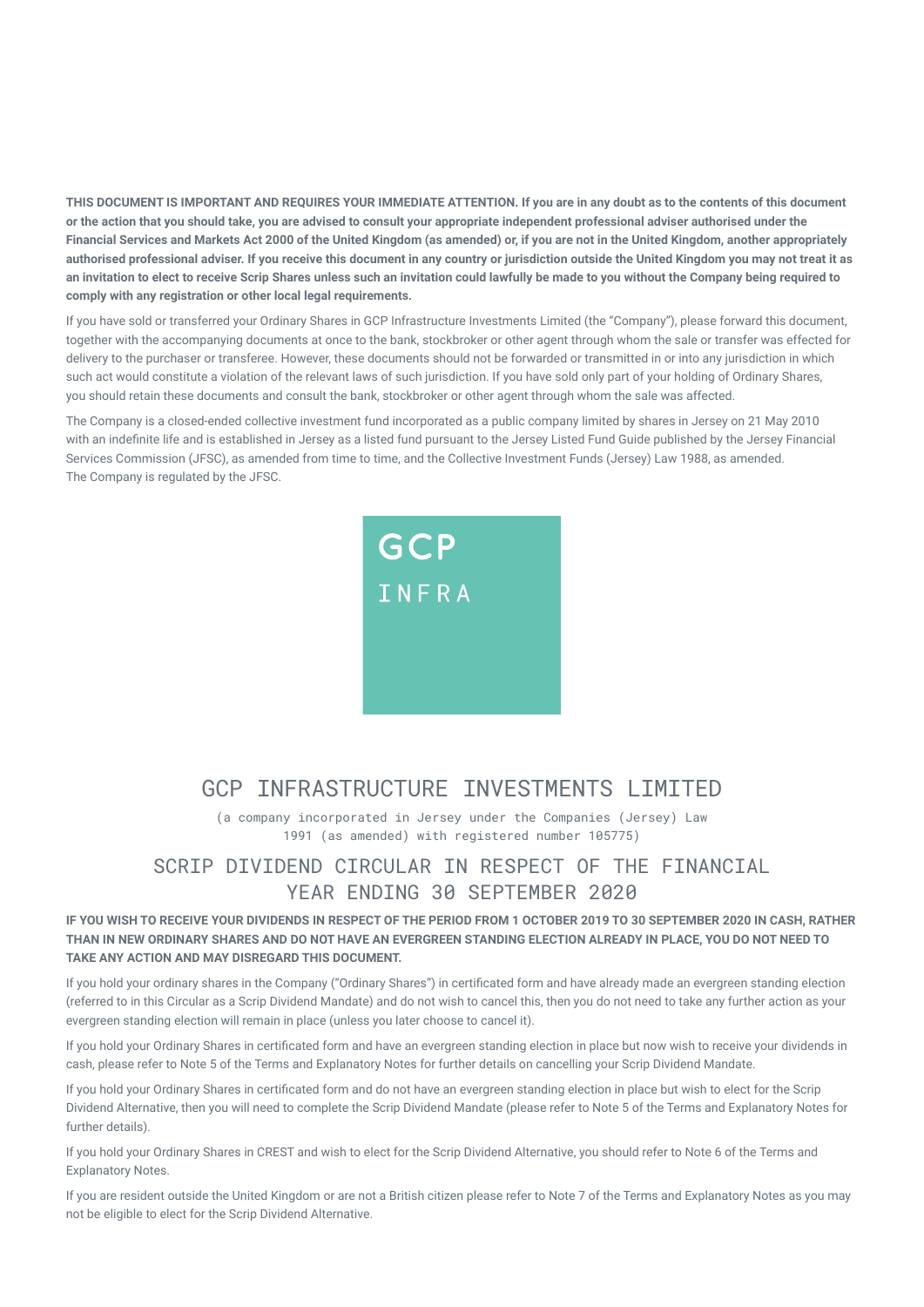|                                                                                                                                         | 1 October 2019 to<br>31 December 2019           | 1 January 2020 to<br>31 March 2020 | 1 April 2020 to<br>30 June 2020 | 1 July 2020 to<br>30 September 2020 |  |
|-----------------------------------------------------------------------------------------------------------------------------------------|-------------------------------------------------|------------------------------------|---------------------------------|-------------------------------------|--|
| Declaration of dividend (the "Relevant<br><b>Declaration Date")</b>                                                                     | 24 January 2020<br>24 April 2020                |                                    | 23 July 2020                    | 23 October 2020                     |  |
| Ex-Dividend Date (the "Relevant XD Date")                                                                                               | 30 July 2020<br>06 February 2020<br>07 May 2020 |                                    | 05 November 2020                |                                     |  |
| Record date (the "Relevant Record Date")                                                                                                | 07 February 2020                                | 11 May 2020                        | 31 July 2020                    | 06 November 2020                    |  |
| Reference Share Price of Scrip Shares<br>(the "Relevant Scrip Share Reference<br><b>Price")</b> calculated and published                | 13 February 2020                                | 15 May 2020<br>6 August 2020       |                                 | 12 November 2020                    |  |
| Last time and date for receipt of Scrip<br>Dividend Mandates and CREST dividend<br>elections (the "Relevant Dividend<br>Deadline Date") | 5pm (GMT) on<br>24 February 2020                | 5pm (GMT) on<br>27 May 2020        | 5pm (GMT) on<br>17 August 2020  | 5pm (GMT) on<br>23 November 2020    |  |
| Dividend payment date (the "Relevant<br>Dividend Payment Date")                                                                         | 09 March 2020                                   | 10 June 2020                       | 28 August 2020                  | 7 December 2020                     |  |
| Expected time and date for admission                                                                                                    |                                                 |                                    |                                 |                                     |  |
| to listing and to trading of Ordinary<br>Shares issued through the Scrip Dividend<br>Alternative (the "Relevant Admission Date")        | 8am (GMT) on<br>09 March 2020                   | 8am (GMT) on<br>10 June 2020       | 8am (GMT) on<br>28 August 2020  | 8am (GMT) on<br>7 December 2020     |  |

# **INDICATIVE QUARTERLY DIVIDEND TIMETABLE FOR THE PERIOD 1 OCTOBER 2019 TO 30 SEPTEMBER 2020**

**Please note:** the above dates and times are indicative only and may be subject to change at the Directors' absolute discretion. Finalised dates will be communicated at the time of declaration of each dividend.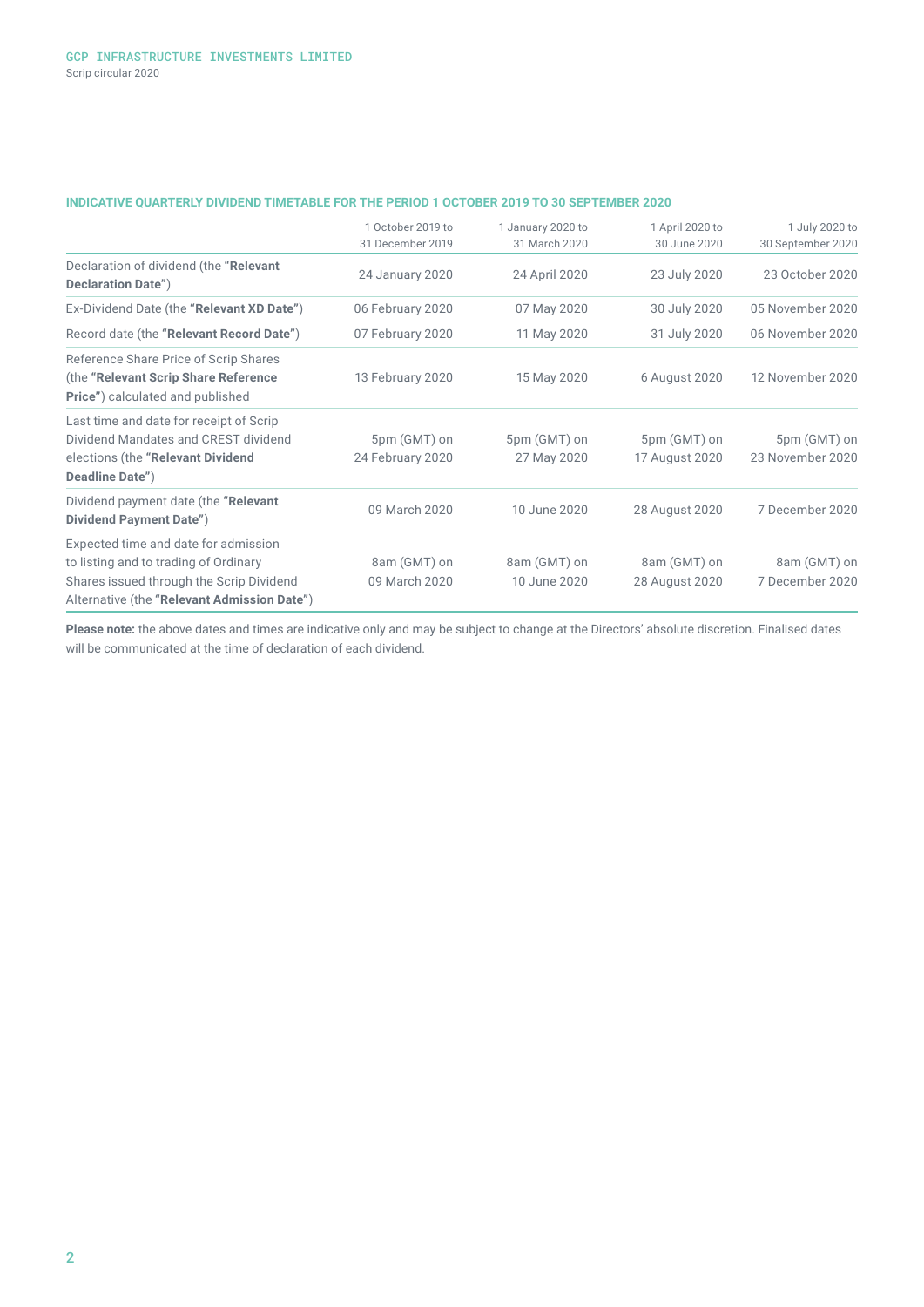# GCP INFRASTRUCTURE INVESTMENTS LIMITED 12 Castle Street, St Helier, Jersey, JE2 3RT

(a company incorporated in Jersey under the Companies (Jersey) Law 1991 (as amended) with registered number 105775)

24 January 2020

To the holders of Ordinary Shares in the Company ("Shareholders")

Dear Shareholder

### **SCRIP DIVIDEND ALTERNATIVE**

### Background

The Company's investment objectives is to provide its Shareholders with regular, sustained, long-term dividends and to preserve the capital value of its investment assets over the long term by generating exposure to UK infrastructure Project Companies, their owners or their lenders and related and/or similar assets which provide regular and predictable long-term cash flows. The Company pays dividends on a quarterly basis, with dividends declared in January, April, July and October in each financial year.

In accordance with the articles of association of the Company (the **"Articles"**) and a shareholder resolution passed at the annual general meeting held on 9 February 2018 (the **"Existing Shareholder Authority"**), the Directors may offer Shareholders a scrip dividend alternative (the **"Scrip Dividend Alternative"**) whereby Shareholders may elect to receive new Ordinary Shares (**"Scrip Shares"**) instead of their cash dividend payments (the **"Relevant Dividends"**). The Existing Shareholder Authority will expire at the conclusion of the annual general meeting of the Company to be held in 2023.

The Scrip Dividend Alternative enables Shareholders to increase their holding in the Company without incurring dealing costs and benefits the Company through the retention of cash which would otherwise be paid out as a cash dividend. Any such retained cash may be reinvested in accordance with the Company's investment objective and investment policy and/or used for working capital purposes.

The purpose of this Circular is to provide Shareholders with details of the Scrip Dividend Alternative in respect of the period from 1 October 2019 to 30 September 2020.

### Scrip Dividend Alternative

The Company offers the Scrip Dividend Alternative for Ordinary Shareholders on the register on the Relevant Record Date and issues Scrip Shares to those Shareholders who indicate that they wish to receive Scrip Shares in lieu of cash.

Shareholders who make valid elections for the Scrip Dividend Alternative will receive an amount of Scrip Shares based on the value of the Relevant Dividend and the average mid-market price per Ordinary Share during the period from the Relevant XD Date and the four subsequent dealing days. Further details of the formulae used for calculating the Scrip Share entitlement are set out in Note 4 of the Terms and Explanatory Notes of this Circular.

The indicative timetable for the Relevant Dividends in respect of the period from 1 October 2019 to 30 September 2020 is set out on page 2 of this Circular. Details of each Relevant Dividend (including the Relevant Declaration Date, Relevant XD Date, Relevant Record Date, Relevant Scrip Share Reference Price, Relevant Dividend Deadline Date, Relevant Dividend Payment Date and Relevant Admission Date) will be published on the Company's website and notified to Shareholders by way of an announcement via a Regulatory Information Service.

The Terms and Explanatory Notes section of this Circular provides more information on the Scrip Dividend Alternative and some of the UK taxation consequences as at the date of this Circular.

## Action to be taken – all Shareholders

Shareholders should be aware that the Scrip Dividend Alternative described in this Circular is subject to certain terms and conditions, which are set out in full in the Terms and Explanatory Notes. **It is recommended that you read the Terms and Explanatory Notes in full before completing the Scrip Dividend Mandate (for Shareholders who hold their Ordinary Shares in certificated form) or Dividend Election Input Message (for Shareholders who hold their Ordinary Shares in CREST), as appropriate.**

Shareholders should note that the Scrip Dividend Alternative is offered at the absolute discretion of the Directors and, in particular, is conditional upon the admission of the relevant Scrip Shares to listing on the Official List and to trading on the London Stock Exchange. **When considering what action to take, Shareholders are advised to obtain appropriate professional financial and/or tax advice.**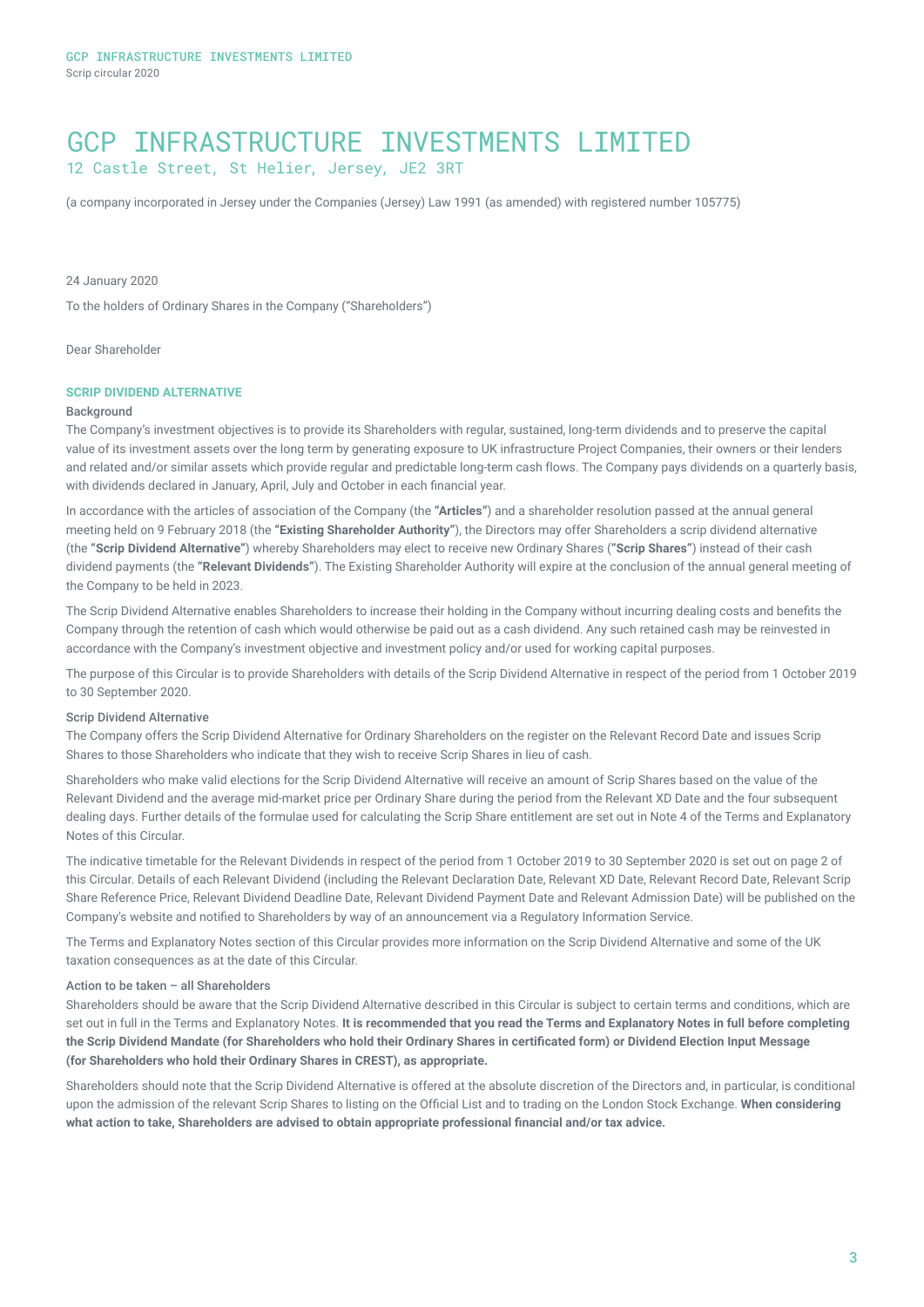# GCP INFRASTRUCTURE INVESTMENTS LIMITED CONTINUED 12 Castle Street, St Helier, Jersey, JE2 3RT

## **FOR SHAREHOLDERS WISHING TO RECEIVE CASH DIVIDENDS**

**If you wish to continue to receive your dividends in cash (rather than in the form of Scrip Shares) and do not have a Scrip Dividend Mandate already in place, you do not need to take any action.** Your full cash dividend entitlement will continue to be paid to you in the usual manner on the Relevant Dividend Payment Dates.

If you hold your Ordinary Shares in certificated form and have a Scrip Dividend Mandate in place but now wish to receive your dividends in cash, please refer to Note 5 of the Terms and Explanatory Notes for further details on cancelling your Scrip Dividend Mandate.

## **FOR SHAREHOLDERS WISHING TO RECEIVE SCRIP DIVIDENDS**

If you wish to elect for the Scrip Dividend Alternative then the action to be taken depends on whether you hold your Ordinary Shares in certificated form or in uncertificated form (that is, in CREST).

# For Shareholders who hold their Ordinary Shares in certificated form

If you hold your Ordinary Shares in certificated form and have already completed a Scrip Dividend Mandate and do not wish to cancel this, then you do not need to take any further action as your Scrip Dividend Mandate will remain in place (unless you later choose to cancel it).

If you hold share certificates for your Ordinary Shares and do not have a Scrip Dividend Mandate in place but wish to elect for the Scrip Dividend Alternative, then you will need to complete the Scrip Dividend Mandate (please refer to Note 5 of the Terms and Explanatory Notes for further details). The Scrip Dividend Mandate may be cancelled at any time and will apply in relation to all your Ordinary Shares.

The Scrip Dividend Mandate should be completed online via **www.signalshares.com.** Further details, including contact details for those Shareholders requiring assistance, are set out in Note 5 of the Terms and Explanatory Notes.

## For Shareholders who hold their Ordinary Shares in CREST

Shareholders who hold their Ordinary Shares in CREST and wish to receive Scrip Shares in lieu of all or part of their cash dividend may elect for the Scrip Dividend Alternative by submitting a **Dividend Election Input Message** (as defined in the CREST Manual, available via **www.euroclear.com/CREST**). CREST Shareholders will need to make separate elections through CREST in respect of each Relevant Dividend.

Further details are set out in Note 6 of the Terms and Explanatory Notes.

Yours faithfully

**Ian Reeves CBE**

Chairman

For and on behalf of GCP Infrastructure Investments Limited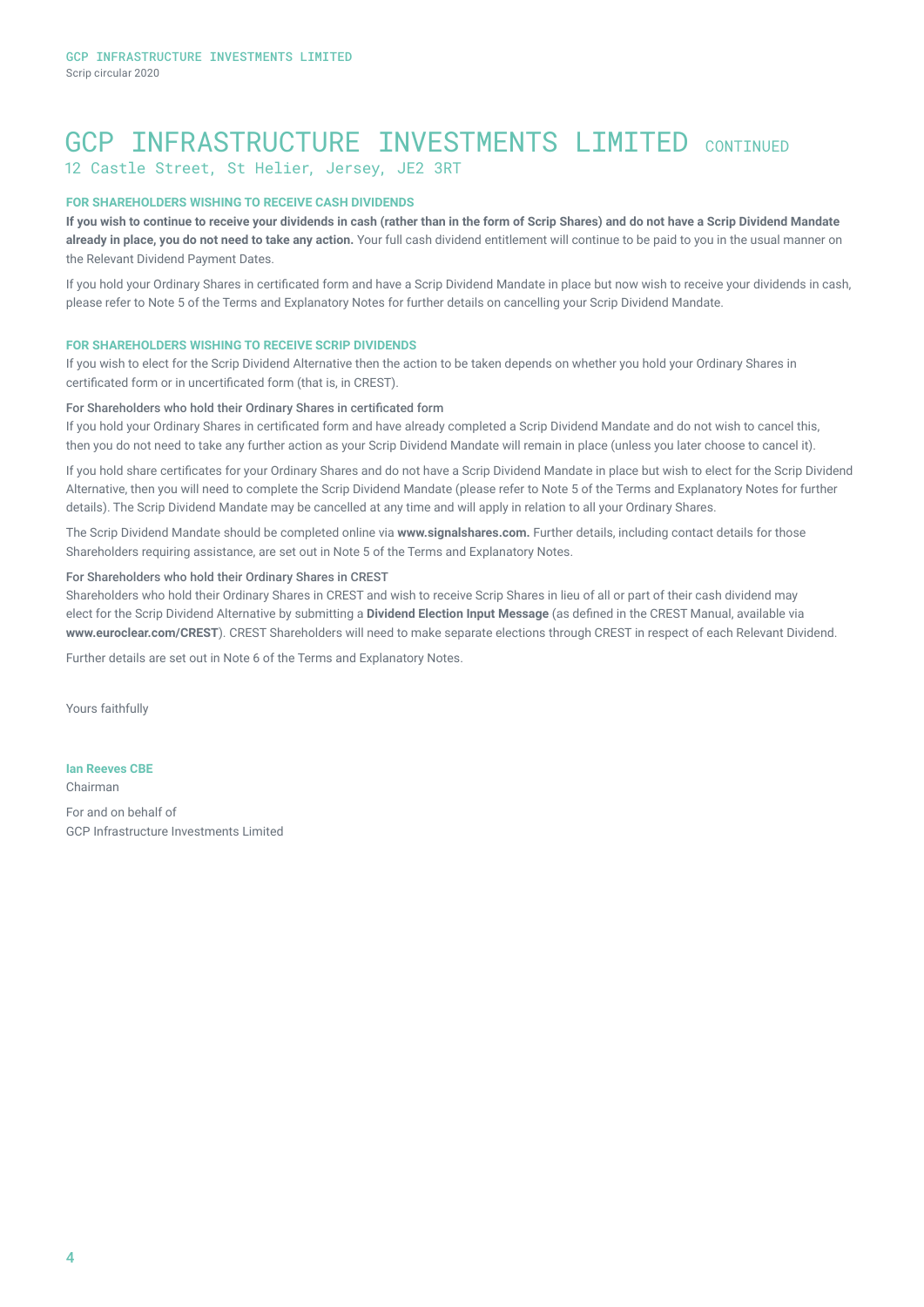# TERMS AND EXPLANATORY NOTES

### 1. **TERMS OF ELECTION**

Shareholders with Ordinary Shares registered in their names at the close of business on the Relevant Record Date may elect to receive their entitlement to the relevant cash dividend (the "Full Cash Dividend") in the form of Scrip Shares credited as fully paid at the Relevant Scrip Share Reference Price per Ordinary Share, instead of in cash.

No fraction of a Scrip Share will be allotted and the cash representing any fractional entitlement to a Scrip Share will be dealt with as described in Note 3 below. All elections will be subject to the conditions specified in Note 2 below and, more generally, the terms set out in this Circular.

**If the terms and conditions are not satisfied, an election will automatically become void and a Shareholder will receive the Full Cash Dividend in the usual manner. The entitlement to receive Scrip Shares under the Scrip Dividend Alternative is personal and non‑transferable.**

For Shareholders who hold their Ordinary Shares in certificated form please see Note 5 below for further details of the terms of election.

For Shareholders who hold their Ordinary Shares in CREST please see Note 6 below for further details of the terms of election.

If the Directors decide to offer Scrip Shares instead of a cash dividend for the financial year ending 30 September 2021 or other future periods Shareholders will be informed separately (either by post or by electronic means). Shareholders who hold their Ordinary Shares in certificated form and who already have a Scrip Dividend Mandate in place at that time will continue to receive Scrip Shares.

Any electronic communication sent by a Shareholder to the Company or to the Company's Registrar in accordance with this Circular which is found to contain a computer virus will not be accepted.

### 2. **CONDITIONS**

The terms and conditions of the Scrip Dividend Alternative may be amended from time to time at the discretion of the Directors. You will be notified of any changes to the terms and conditions by way of an announcement via a Regulatory Information Service. You may cancel your election to receive Scrip Shares under the Scrip Dividend Alternative at any time prior to 5pm (GMT) on a Relevant Dividend Deadline Date (for further details on revocation please refer to Note 5 (if you are a certificated Shareholder) or Note 6 (if you are a CREST Shareholder).

The Scrip Dividend Alternative is conditional on:

- 2.1 listing of the Scrip Shares on the Official List being granted by the Financial Conduct Authority (acting in its capacity as the UK Listing Authority) and admission of the Scrip Shares to trading being granted by the London Stock Exchange Group plc (see Note 9 below); and
- 2.2 the Directors not revoking their decision to offer the Scrip Dividend Alternative (see below).

The Directors have the power at any time up to 5pm (GMT) on the Relevant Dividend Deadline Date to revoke their decision to offer the Scrip Dividend Alternative.

It is currently envisaged that the Directors would only revoke their decision to offer the Scrip Dividend Alternative in the event of a change in market conditions or a material fall in the price of the Ordinary Shares, such that the Directors consider that the Scrip Dividend Alternative would be substantially less beneficial to shareholders accepting the offer or where it would not be in the interests of Shareholders as a whole to offer the Scrip Dividend Alternative

In the event that any of the conditions cease to be satisfied, a Shareholder will receive the Full Cash Dividend in the usual manner.

### 3. **FRACTIONAL ENTITLEMENTS**

Fractions of Ordinary Shares will not be issued. In accordance with the discretion offered to the Company by the Articles, any fractional entitlements will be retained by the Company. No fractional entitlements will be carried forward to future scrip dividends, nor will they be paid or payable to the relevant Shareholders.

### 4. **BASIS OF ENTITLEMENT**

Your entitlement to Scrip Shares under the Scrip Dividend Alternative in respect of the Relevant Dividend is based on the Relevant Scrip Share Reference Price (as defined below) for each Scrip Share.

In accordance with the Articles, the value of the Scrip Shares shall be calculated by reference to the average of the middle market quotations for a fully paid Ordinary Share, as shown in the Daily Official List of the London Stock Exchange, for the day on which Ordinary Shares are first quoted "ex" the relevant dividend and the four subsequent dealing days, or in such other manner as the Directors may decide (the **"Relevant Scrip Share Reference Price"**).

The formulae used for calculating the Scrip Share entitlement are as follows:

| Number of Ordinary          |   | <b>Relevant Dividend</b> |                           | Aggregate dividend  |
|-----------------------------|---|--------------------------|---------------------------|---------------------|
| Shares held at the          | X | per Ordinary Share       | $\mathbf{r} = \mathbf{r}$ | Available for Scrip |
| <b>Relevant Record Date</b> |   |                          |                           | Share election      |
| and                         |   |                          |                           |                     |

Aggregate dividend available for Scrip Share election = Number of Scrip Shares Relevant Scrip Share Reference Price nearest whole number)

(rounded down to the

5. **FOR SHAREHOLDERS WHO HOLD THEIR ORDINARY SHARES IN CERTIFICATED FORM ONLY – How to make an evergreen standing election for the Scrip Dividend Alternative** This Note 5 applies only to Shareholders who hold share certificates for their Ordinary Shares.

Please complete the Scrip Dividend Mandate on-line at **www.signalshares.com** by no later than **5pm (GMT) on the Relevant Dividend Deadline Date**. The Scrip Dividend Mandate is an evergreen standing election which (unless cancelled) will be applied (a) in relation to all your Ordinary Shares registered in your name at the close of business on the Relevant Record Date; and (b) to the following and all future Relevant Dividends after the Relevant Dividend Deadline Date. In the event a Scrip Dividend Mandate is received after the Relevant Dividend Deadline Date it will be applied in respect of the following and all future Relevant Dividends.

As this is an evergreen standing election, this means that, subject to the conditions set out at Note 2 and, unless cancelled by you (see below), a Scrip Dividend Mandate instructs the Company to treat you as having elected to take the maximum whole number of Scrip Shares available instead of the Full Cash Dividend in respect of **all future dividends** for which a Scrip Dividend Alternative is offered, whether pursuant to the Existing Shareholder Authority or Subsequent Shareholder Authority.

Please note that reference to **"Subsequent Shareholder Authority"** shall mean any renewal of the Scrip Dividend Alternative immediately upon the expiry of the Existing Shareholder Authority or, thereafter, any further renewal of the Scrip Dividend Alternative as a result of a further shareholder authority which takes effect immediately upon the expiry of the previous shareholder authority).

The table on page 2 of this Circular sets out the expected quarterly dividend timetable for the period 1 October 2019 to 30 September 2020. If the Directors decide to offer Scrip Shares instead of a cash dividend for the financial year ending 30 September 2021 or other future periods Shareholders will be informed separately (either by post or by electronic means), and such dividends shall also constitute Relevant Dividends for the purposes of any Scrip Dividend Mandate made by certificated shareholders.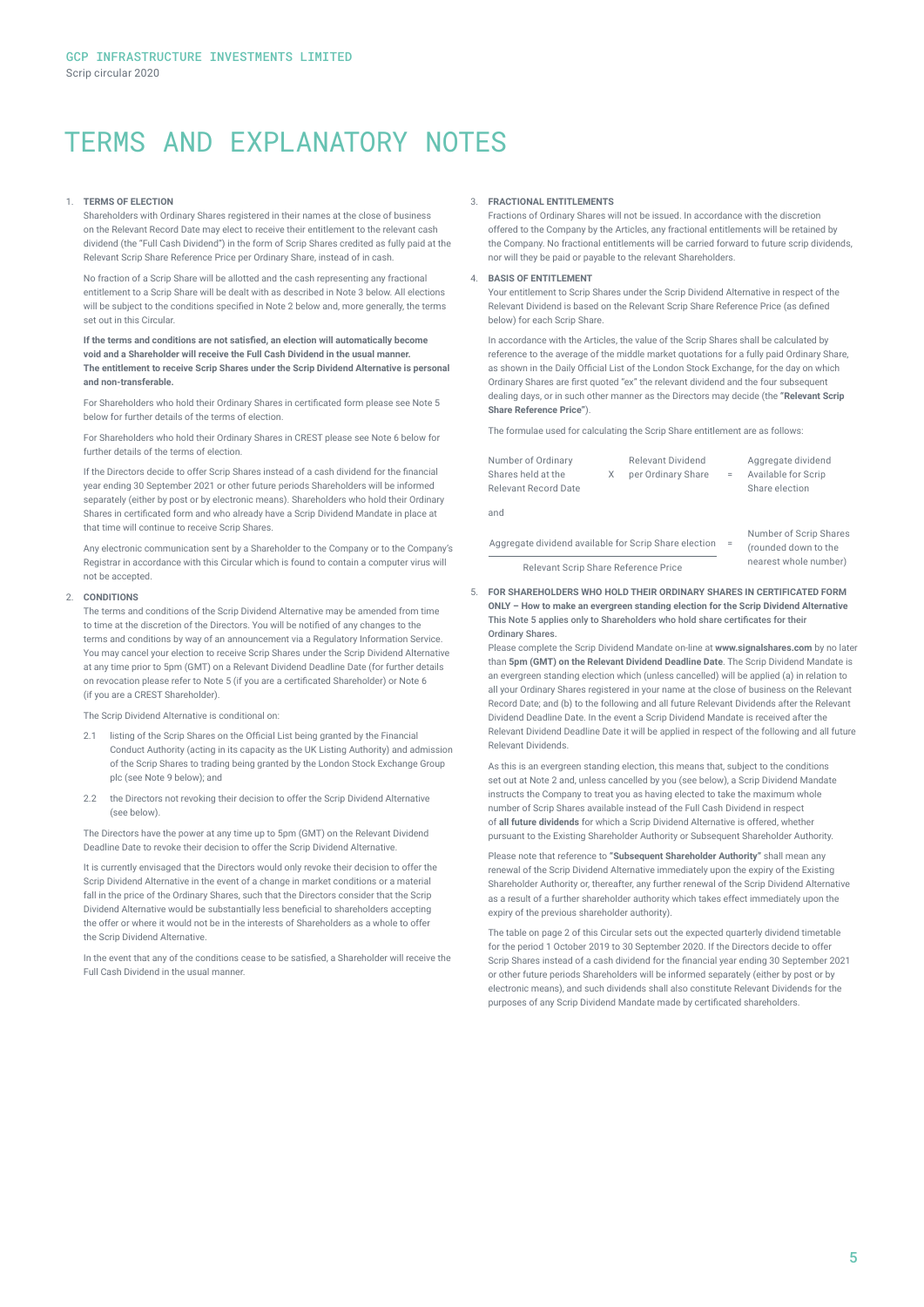# TERMS AND EXPLANATORY NOTES CONTINUED

5. **FOR SHAREHOLDERS WHO HOLD THEIR ORDINARY SHARES IN CERTIFICATED FORM ONLY – How to make an evergreen standing election for the Scrip Dividend Alternative** This Note 5 applies only to Shareholders who hold share certificates for their Ordinary Shares. continued

As the Scrip Dividend Mandate will apply to your entire holding of Ordinary Shares, if you acquire or dispose of any Ordinary Shares, the Scrip Dividend Mandate will apply (until cancelled) to your increased or decreased Shareholding as at the Relevant Record Date.

Your Scrip Dividend Mandate may be cancelled by the Company at any time, or by you giving notice to the Registrar on-line at **www.signalshares.com**. In the event that your revocation is received after 5pm (GMT) on the Relevant Dividend Deadline Date then this revocation will take effect in relation to the next and all future Relevant Dividends.

Your Scrip Dividend Mandate will be cancelled automatically if the Company registers a transfer of all your Ordinary Shares or if the Company receives notice of your death.

If you have more than one registered holding please refer to Note 8 below.

**Should you require any assistance in relation to your shareholding in the Company, or be unable to access the Scrip Dividend Mandate on‑line at www.signalshares.com in order to make or cancel your Scrip Dividend Mandate, please contact the Registrar, Link Asset Services, on +44 (0) 371 664 0321** (calls are charged at the standard geographic rate and will vary by provider) or email shareholderenquiries@linkgroup.co.uk. Calls outside the United Kingdom will be charged at the applicable international rate. Opening hours are 9:00am – 5:30pm (GMT), Monday to Friday excluding public holidays in England and Wales.

Please note that the Registrar cannot provide any financial, legal or tax advice and calls may be recorded and monitored for security and training purposes. Please quote your name, address and investor code (located on your share certificate / dividend tax voucher) in all correspondence.

6. **FOR SHAREHOLDERS WHO HOLD THEIR ORDINARY SHARES IN UN-CERTIFICATED FORM ONLY – How to make elections for the Scrip Dividend Alternative** This Note 6 applies only to Shareholders who hold their Ordinary Shares in CREST. Terms defined in the CREST Manual (available via www.euroclear.com/CREST) and not re-defined in this Circular shall bear the meanings attributed to them in the CREST Manual unless the context otherwise requires.

#### 6.1 **Election for Scrip Shares**

You can only elect to receive your dividend in the form of new Ordinary Shares by means of CREST procedures to effect such an election. No other form of election will be permitted and if received will be rejected and returned to you. If you are a CREST Personal Member, or other CREST Sponsored Member, you should consult your CREST sponsor, who will be able to take appropriate action on your behalf.

You may elect to receive Scrip Shares in relation to all or part of your holding of the Ordinary Shares registered in your name at the close of business on the Relevant Record Date (as defined on page 2).

The CREST procedures require the use of the Dividend Election Input Message in accordance with the CREST Manual. The Dividend Election Input Message submitted must contain the number of Ordinary Shares on which the election is being made as at the Relevant Record Date. An election using a Scrip Dividend Mandate in relation to Ordinary Shares held in CREST will not be permitted. The Dividend Election Input Message includes a number of fields which, for a valid election to be made, must be input correctly as indicated below:

- (a) **Dividend Election Reference** You must indicate here a reference for the dividend election which is unique to your CREST participant ID;
- (b) **Account I.D.** If you have more than one member account, you must indicate the member account LD, to which the election relates;
- $(c)$  **ISIN** This is JE00B6173J15;
- (d) **Distribution type** You must enter "SCRIP" here;
- (e) **Corporate Action** You must enter here the Corporate Action number for the dividend on which your election is being made. A Scrip Dividend Mandate cannot be made;
- (f) **Number of shares** You must enter here the number of Ordinary Shares over which your election is made. If you leave this field blank or enter zero your election will be rejected. If you enter a number of Ordinary Shares greater than your holding in CREST on the Relevant Record Date, the election will be applied to the total holding in the relevant CREST member account at the Relevant Record Date; and
- (g) **Contact details**  this field is optional, although you are asked to include details of whom to contact in the event of a query relating to your election.

The Company and/or the Registrar reserve the right to treat as valid an election which is not complete in all respects.

By inputting a Dividend Election Input Message as described above, you confirm your election to participate in the Scrip Dividend Alternative in accordance with the details input and the terms and conditions in this Circular as amended from time to time.

**You will need to make separate elections to receive Scrip Shares for each Relevant Dividend.**

### 6.2 **Partial elections and multiple holdings**

You can elect to receive Scrip Shares in respect of part of your holding. You will receive a cash dividend on the balance of your holding. If you have more than one registered holding please refer to Note 8 below.

#### 6.3 **Timing**

If you wish to receive Scrip Shares in respect of some or all your holding, you must make your election by 5pm (GMT) on the Relevant Dividend Deadline Date. If your Dividend Election Input Message is not received before 5pm (GMT) on the Relevant Dividend Deadline Date, the Full Cash Dividend will be paid.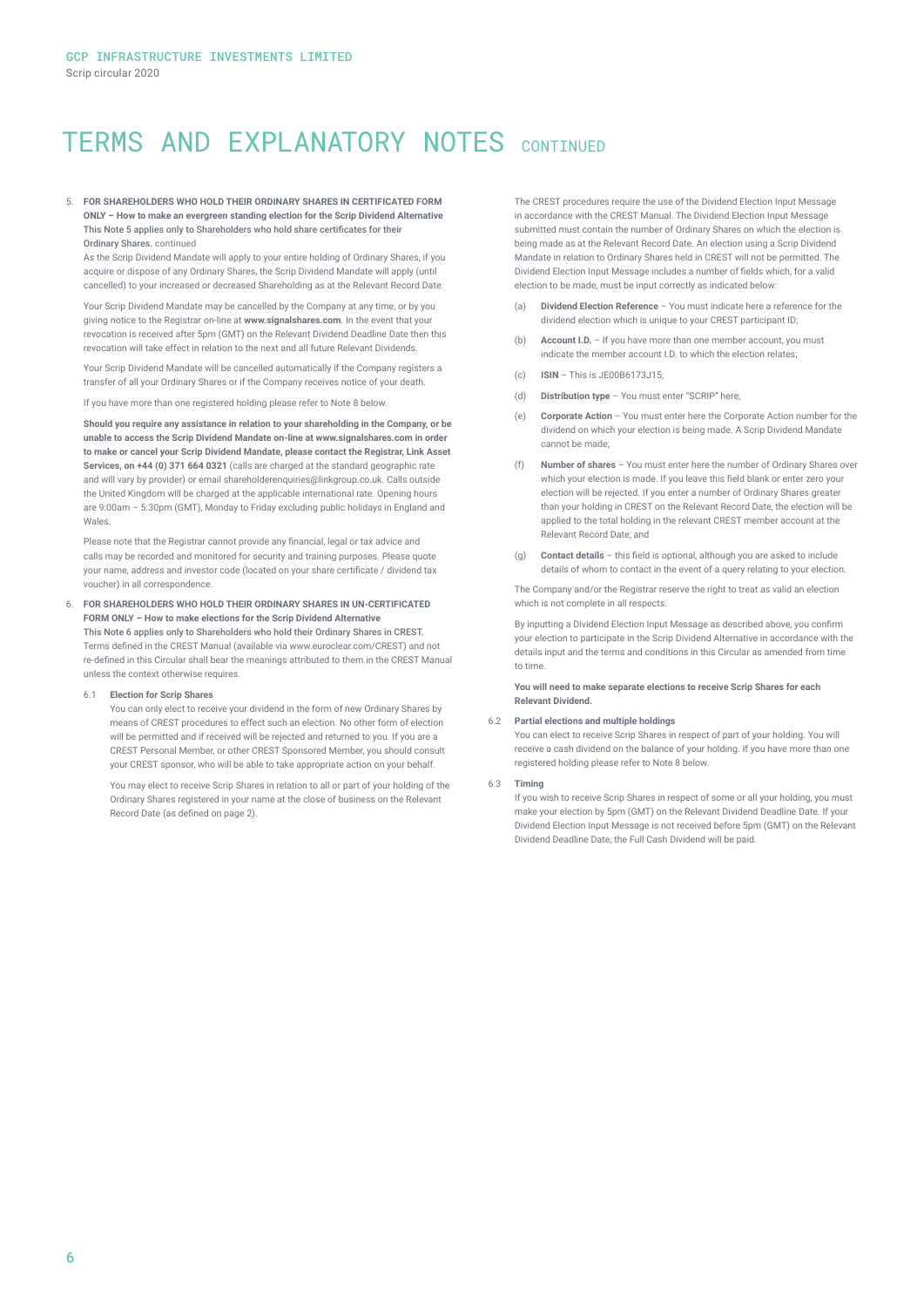### 6.4 **Cancelling an election**

You may only cancel an election by utilising the CREST procedures for deletions described in the CREST Manual. Your deletion must be received and, in accordance with CREST procedures, accepted by 5pm (GMT) on the Relevant Dividend Deadline Date for it to be valid for the Relevant Dividend. It is recommended that you input any deletion message 24 hours in advance of the above deadline to give the Company and the Registrar sufficient time to accept the deletion. In the event that your cancellation is not accepted by 5pm (GMT) on the Relevant Dividend Deadline Date then this cancellation will not be effective and you will receive Scrip Shares.

### 6.5 **Basis of entitlement**

Your entitlement to Scrip Shares is calculated as set out in Note 4 above. Once your Scrip Shares have been allotted, a dividend confirmation will be sent to you showing the number of Scrip Shares allotted, the Relevant Scrip Share Reference Price and the total cash equivalent of the Scrip Shares for tax purposes.

#### 6.6 **Residual cash balance**

Fractions of Ordinary Shares will not be issued. In accordance with the discretion afforded to the Company under the Articles, any fractional entitlement will be retained by the Company. No fractional entitlements will be carried forward to future scrip dividends nor will they be paid or payable to the relevant shareholders.

### 6.7 **Future dividends**

If you wish to receive Scrip Shares for future Relevant Dividends, **you must complete a Dividend Election Input Message on each occasion**. If you do not complete a Dividend Election Input Message, you will receive your dividend in cash.

If the Directors decide not to offer a Scrip Dividend Alternative in respect of any dividend in the future, the Full Cash Dividend will be paid to you in the usual manner.

### 7. **OVERSEAS SHAREHOLDERS**

The opportunity to elect to receive Scrip Shares in place of a cash dividend is not being offered to, or for the account of, any citizen, national or resident of Australia, Canada, Japan, South Africa or the United States, any corporation, partnership or other entity created or organised in, or under the laws of, Australia, Canada, Japan, South Africa or the United States, or any political sub-division of these countries, or with a registered address in any of these countries or any estate or trust the income of which is subject to United States federal or Australian or Canadian or Japanese or South African income taxation regardless of its source. "United States" means the United States of America (including the District of Colombia). Reference to Australia, Canada, Japan, South Africa and the United States include their territories, possessions and all areas subject to their jurisdiction

No person receiving a copy of this Circular and/or a Scrip Dividend Mandate in any territory other than the United Kingdom may treat the same as constituting an invitation to him unless in such territory such an invitation could lawfully be made to him without compliance with any registration or other legal requirements. It is the responsibility of any such person wishing to elect to receive new Ordinary Shares, either in respect of this invitation or by way of mandate under the Scrip Dividend Alternative scheme to satisfy himself as to the full observance of the laws of such territory, including obtaining any governmental or other consents which may be required and observing any other formalities needing to be observed in such territory.

### 8. **IF YOU HAVE MORE THAN ONE REGISTERED HOLDING**

If your Ordinary Shares are registered in more than one holding, they will be treated for all purposes as separate holdings and you should complete a Scrip Dividend Mandate for each holding. If you have holdings of Ordinary Shares in certificated and uncertificated form, they will be treated for all purposes as separate holdings and you should follow the procedures set out at Note 5 and Note 6 above.

### 9. **LISTING AND RANKING OF THE SCRIP SHARES**

Application will be made to the Financial Conduct Authority (acting in its capacity as the UK Listing Authority) for admission of the new Ordinary Shares in respect of scrip elections to the Official List and to the London Stock Exchange plc for admission of these Ordinary Shares to trading on the Main Market of the London Stock Exchange. The Scrip Shares will on issue be credited as fully paid and will rank pari passu in all respects with the existing Ordinary Shares, except for participation in the Relevant Dividend, and will rank for all future dividends.

### 10. **GENERAL**

No acknowledgement of Scrip Dividend Mandates or Dividend Election Input Messages will be issued. Subject to satisfaction of the conditions set out in this Circular, definitive share certificates for these Ordinary Shares held outside CREST will be posted, at the risk of the persons entitled thereto, on or around the Relevant Payment Date, while CREST members should have their accounts credited on Relevant Payment Date. Dealings in the Scrip Shares are expected to begin on the Relevant Admission Date. In the unlikely event that the Financial Conduct Authority (acting in its capacity as the UK Listing Authority) does not agree before the Relevant Admission Date to admit the Scrip Shares to the Official List, or if any of the other conditions are not met, Scrip Dividend Mandates and Dividend Election Input Messages will be disregarded and the Company will pay the Relevant Dividend in cash in the usual manner as soon as practicable on or after the Relevant Payment Date.

Further copies of this Circular are available to download from the Company's website: **https://www.graviscapital.com**. All enquiries in respect of the Scrip Dividend Alternative and completing the Scrip Dividend Mandate should be addressed to the Registrar, c/o Link Asset Services, The Registry, 34 Beckenham Road, Beckenham, Kent, BR3 4TU or on +44 (0) 371 664 0321 (calls are charged at the standard geographic rate and will vary by provider) or by email to enquiries@linkgroup.co.uk. Calls outside the United Kingdom will be charged at the applicable international rate. Opening hours are between 9:00 am -5:30 pm (GMT), Monday to Friday excluding public holidays in England and Wales. Please note that neither the Registrar nor Link Asset Services can provide any financial, legal or tax advice and calls may be recorded and monitored for security and training purposes.